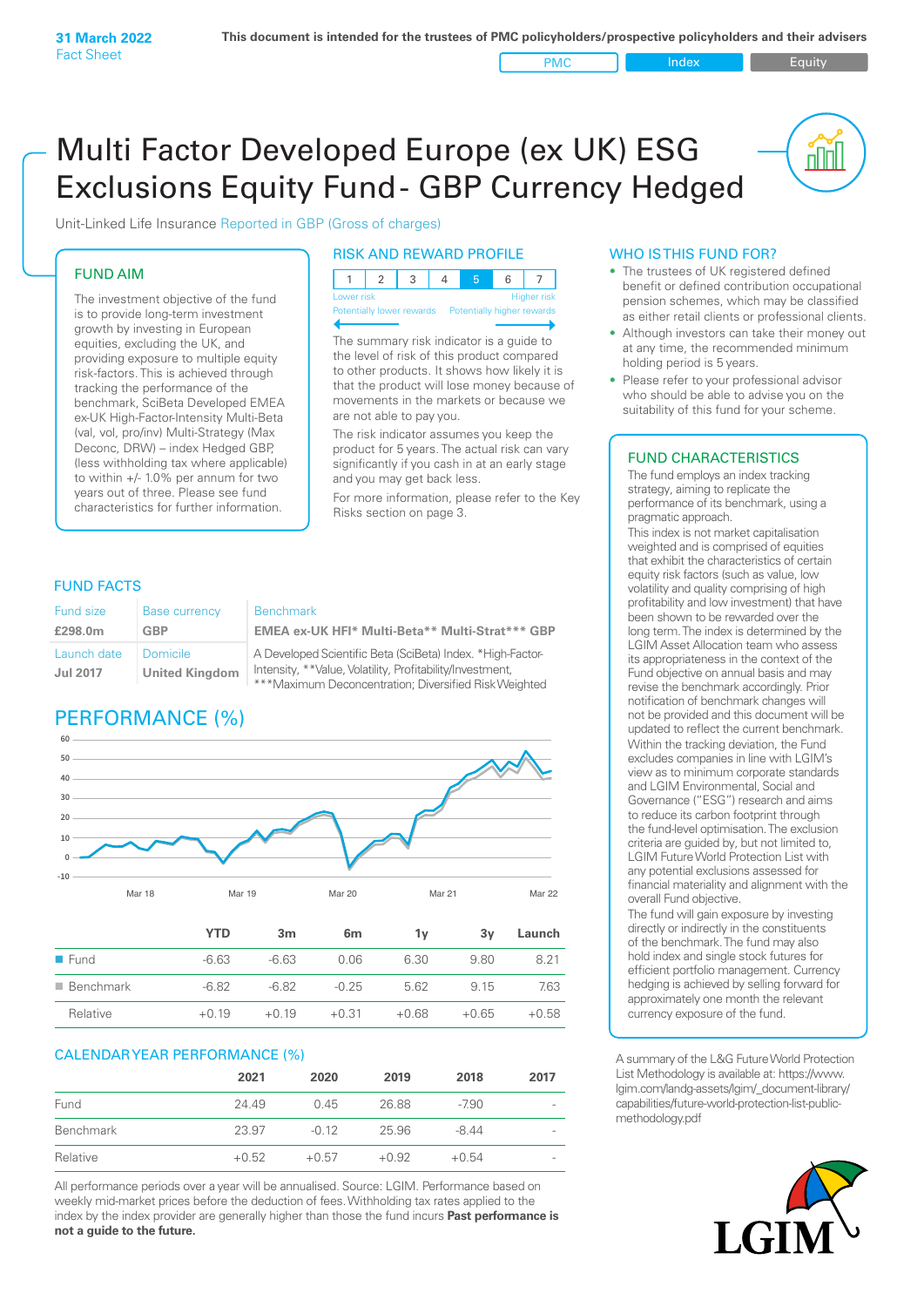Unit-Linked Life Insurance Reported in GBP (Gross of charges)

# PORTFOLIO BREAKDOWN

All data source LGIM unless otherwise stated. Totals may not sum due to rounding. In order to minimise transaction costs, the Fund will not always own all the assets that constitute the index and on occasion it will own assets that are not in the index. The number of fund holdings can differ from the index due to corporate events and proxy holdings.



## SECTOR (%)

| $\blacksquare$ Financials  | 22.0 |
|----------------------------|------|
| $\blacksquare$ Industrials | 16.5 |
| ■ Basic Materials          | 12.8 |
| ■ Non-cyclical Consumer    | 12.1 |
| ■ Healthcare               | 11.1 |
| Cyclical Consumer          | 9.5  |
| ■ Technology               | 8.7  |
| ■ Energy                   | 3.2  |
| $\blacksquare$ Utilities   | 3.2  |
| $\blacksquare$ Other       | 1.0  |
|                            |      |

|  | <b>MARKET CAPITALISATION (</b> |
|--|--------------------------------|

| Large                | 66.7 |
|----------------------|------|
| $\blacksquare$ Mid   | 33.2 |
| $\blacksquare$ Small | 0.2  |
|                      |      |

■ Top 10 holdings 13.1% ■ Rest of portfolio 87.0% No. of holdings in fund 183 No. of holdings in index 187

## $\mathcal{W}_0$  TOP 10 HOLDINGS  $\mathcal{W}_1$

| Roche Holding                | 16  |
|------------------------------|-----|
| Koninklijke Ahold Delhaize   | 1.5 |
| Koninklijke Dsm              | 15  |
| Sanofi                       | 14  |
| Carrefour                    | 1.3 |
| Uch                          | 13  |
| <b>Novartis</b>              | 12  |
| Kuehne + Nagel International | 12  |
| Nestle                       | 11  |
|                              | 11  |
|                              |     |

## COUNTRY (%)

|            | France      | 20.5 |  |
|------------|-------------|------|--|
|            | Switzerland | 17.6 |  |
|            | Germany     | 13.4 |  |
|            | Netherlands | 11.2 |  |
| $\bigodot$ | Sweden      | 6.4  |  |
|            | Spain       | 5.1  |  |
|            | Italy       | 5.0  |  |
| Œ          | Finland     | 4.9  |  |
|            | Denmark     | 3.9  |  |
|            | Other       | 12.1 |  |
|            |             |      |  |



The Index Fund Management team comprises 25 fund managers, supported by two analysts. Management oversight is provided by the Global Head of Index Funds. The team has average industry experience of 15 years, of which seven years has been at LGIM, and is focused on achieving the equally important objectives of close tracking and maximising returns.